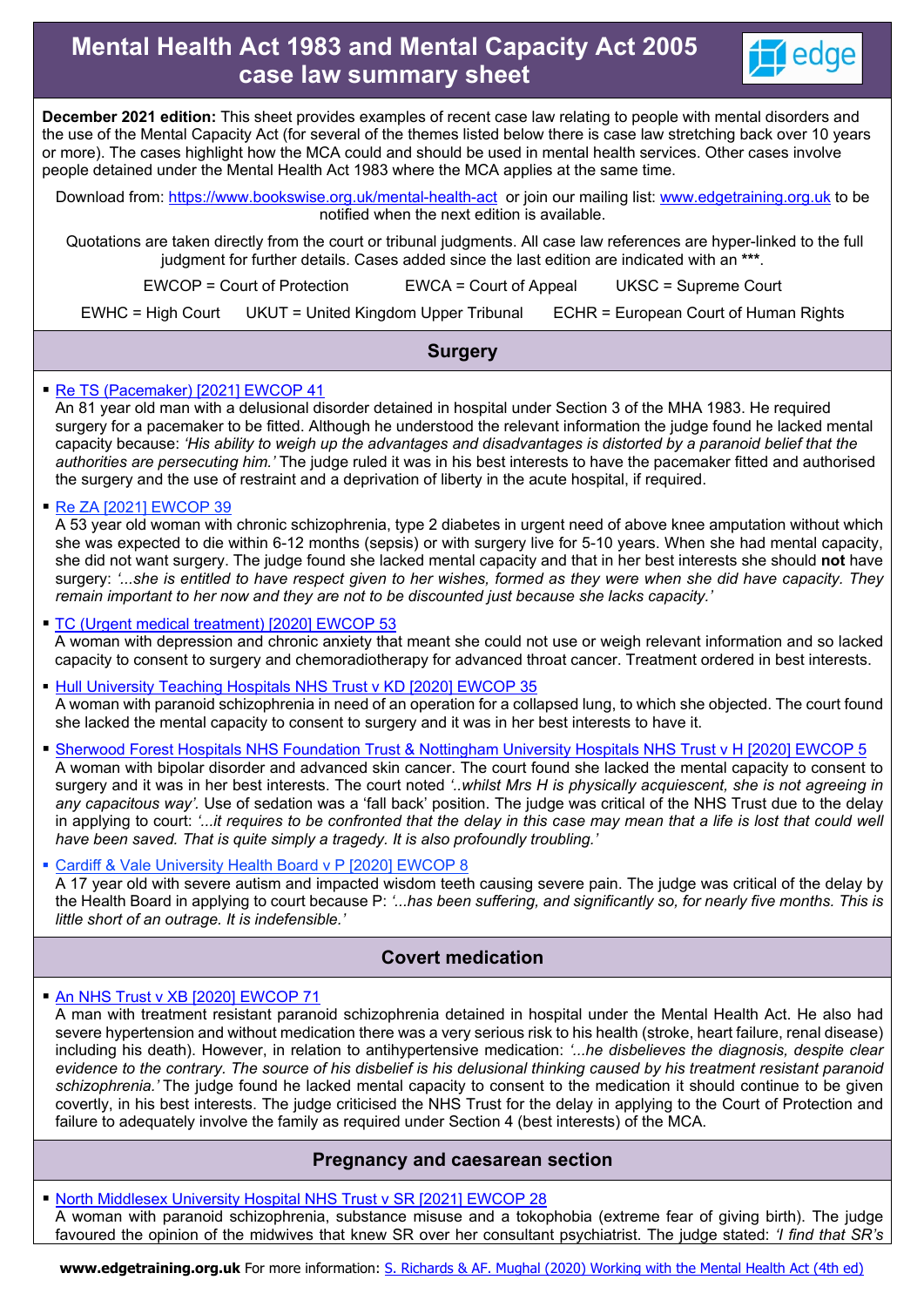*irrational belief that she will die having her baby goes beyond the anxiety that many women giving birth for the first time will experience as the day approaches. It represents a disturbance in the functioning of her mind which renders her at times unable to retain, use and weigh information about labour and birth.'* The judge agreed to an 'anticipatory' judgment of her best interests where SR was found to have mental capacity about her obstetric care at the time of the hearing but may not at the time of delivery. As with several previous cases the judge was critical of the NHS Trust in the delay in bringing the case to court.

#### [University Hospitals Dorset NHS Foundation Trust & Anor v Miss K \[2021\] EWCOP 40](https://www.bailii.org/ew/cases/EWCOP/2021/40.html)

A woman with schizophrenia detained under Section 2 of the MHA 1983 on a mental health ward who needed a caesarean. The judge was highly critical of a number of issues including the last minute application: *'It is not good enough for NHS Trusts to routinely say they were acting in good faith when in truth that simply becomes an exercise in burden-shifting. Here, there appears to have been a failure between the two Trusts to work together and exchange information in a helpful and appropriate manner.'*

- [X & Y NHS Foundation Trusts v Ms A \[2021\] EWCOP 17](https://www.bailii.org/ew/cases/EWCOP/2021/17.html) A woman detained under Section 3 of the Mental Health Act.
- [East Lancashire Hospitals NHS Trust v GH \[2021\] EWCOP 18](https://www.bailii.org/ew/cases/EWCOP/2021/18.html) A woman at home with agoraphobia (see 'use or weigh')
- [A NHS Foundation Trust v an Expectant Mother \[2021\] EWCOP 33](https://www.bailii.org/ew/cases/EWCOP/2021/33.html) A woman at home with agoraphobia (see 'use or weigh').
- [Dartford & Gravesham NHS Trust & SEB \[2021\] EWCOP 55](https://www.bailii.org/ew/cases/EWCOP/2021/55.html) A woman detained under Section 3 of the MHA.

In the cases above, the judges found the women lacked mental capacity as they could not use or weigh the necessary information about obstetric care and treatment. The judges authorised obstetric care plans in their best interests including the use of restraint or sedation, if required.

### • NHS Trust & Ors v FG [2014] EWCOP 30

A woman with a schizoaffective disorder and persecutory delusions detained under the Mental Health Act. The judgment provided guidance for NHS staff in relation to pregnant woman with mental disorders including: '*In the vast majority of these cases obstetric care will be provided to P under the MCA with the powers under the MHA being used to facilitate P*  receiving that care at an acute hospital under the MCA. A patient detained under the MHA, may be granted conditional *leave from the psychiatric hospital pursuant to s17 MHA.'*

# **Sexual relations**

#### [A Local Authority v JB \[2021\] UKSC 52](https://www.bailii.org/uk/cases/UKSC/2021/52.html) **\*\*\***

The Supreme Court confirmed the relevant information a person needs to understand to have the mental capacity to engage in sexual relations was that set out in the Court of Appeal judgment *[A Local Authority v JB \[2020\] EWCA Civ 735](https://www.bailii.org/ew/cases/EWCA/Civ/2020/735.html)* with one amendment as follows: 1. '*the sexual nature and character of the act of sexual intercourse, including the mechanics of the act; 2. the fact that the other person must be able to consent to the sexual activity and must in fact consent before and throughout the sexual activity; 3. the fact that P can say yes or no to having sexual relations and is able to decide whether to give or withhold consent; 4. that a reasonably foreseeable consequence of sexual intercourse between a man and woman is that the woman will become pregnant; 5. that there are health risks involved, particularly the acquisition of sexually transmitted and transmissible infections, and that the risk of sexually transmitted infection can* be reduced by the taking of precautions such as the use of a condom.' This checklist of information is flexible depending on the circumstances of the case (the type or nature of sexual act and the age of partners will have different outcomes in terms of whether pregnancy is a risk).

# **Restricting contact with others** (including via social media)

### [A local authority v P and a CCG \[2021\] EWCOP 48](https://www.bailii.org/ew/cases/EWCOP/2021/48.html)

A 24 year old man with learning disability and ASD with a history of pursuing sexual relationships with others on the internet and absconding from his accommodation to meet others for sex. In relation to contact with others, the judge found: *'He is able to describe what dreadful things might happen, but unable to relate them to himself so cannot weigh those risks in the balance.'* The judge concluded he had mental capacity to engage in sexual relations but lacked mental capacity in relation to contact with others.

This combination of decisions (mental capacity to engage in sexual relations but a lack of mental capacity to have contact with others) has been seen in multiple other cases for people with learning disabilities and/or ASD. It results in a specialist care plan in the person's best interests that manages their contact with others whilst allowing for them to engage in sexual relations. See also: [A local authority v DY \[2021\] EWCOP 28](https://www.bailii.org/ew/cases/EWCOP/2021/28.html) An 18 year old woman with a moderate learning disability and developmental trauma disorder.

#### [Re: C \[2020\] EWCOP 73](https://www.bailii.org/ew/cases/EWCOP/2020/73.html)

A 28 year old woman with a moderate learning disability. The judge found she lacked mental capacity to make the decision to use social media and the internet.

#### [Re: BU \[2021\] EWCOP 54](https://www.bailii.org/ew/cases/EWCOP/2021/54.html)

A 70 year old woman 'befriended' by a man with multiple convictions for fraud, theft and blackmail. The judge decided she lacked mental capacity about contact with him and ordered no further contact including the use of a penal notice (a warning attached to the court order that breach could lead to a fine or prison) against the man if he did attempt contact.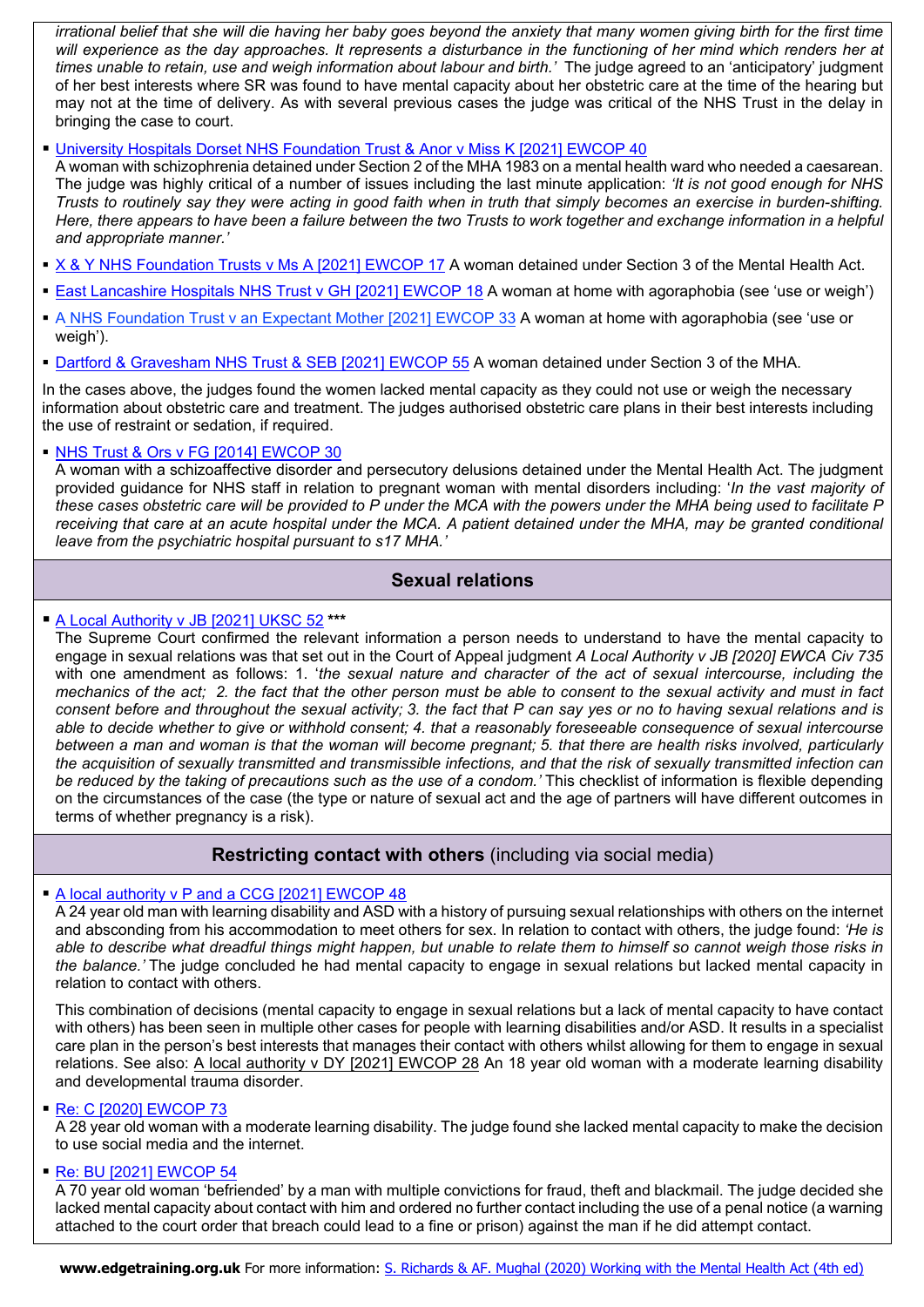### • [Hull](https://www.bailii.org/ew/cases/EWCOP/2021/60.html) [City](https://www.bailii.org/ew/cases/EWCOP/2021/60.html) [Council](https://www.bailii.org/ew/cases/EWCOP/2021/60.html) [v](https://www.bailii.org/ew/cases/EWCOP/2021/60.html) [A](https://www.bailii.org/ew/cases/EWCOP/2021/60.html) [&](https://www.bailii.org/ew/cases/EWCOP/2021/60.html) [Ors](https://www.bailii.org/ew/cases/EWCOP/2021/60.html) [\[2021\]](https://www.bailii.org/ew/cases/EWCOP/2021/60.html) [EWCOP](https://www.bailii.org/ew/cases/EWCOP/2021/60.html) [60](https://www.bailii.org/ew/cases/EWCOP/2021/60.html)

76 year old woman with vascular dementia living with her son. He was refusing access to carers and professionals despite previous court rulings. The judge ordered the removal of the woman to a care home to allow for her assessment.

# [A Local Authority v TA & Ors \[2021\] EWCOP 22](https://www.bailii.org/ew/cases/EWCOP/2021/22.html)

An 87 year old woman with Alzheimer's dementia. She was the tenant of a housing association property and her son (TA) looked after her. There were numerous serious safeguarding concerns about the son's care. The judge stated: *'It is the case of the local authority that TA exercises abusive and controlling behaviour towards his mother and so dominates her life that she (i) is unable to enjoy personal dignity; (ii) has lost contact with her community and with her family,..and (iii) is denied access to important healthcare and treatment.'* Given the son's previous breach of court orders, the judge ordered him to vacate his mother's home and granted an injunction against him being within 100 yards of the property.

### [A County Council and an NHS Social Care Partnership Trust v LW \[2020\] EWCOP 50](https://www.bailii.org/ew/cases/EWCOP/2020/50.pdf)

A 60 year old woman with bipolar affective disorder who had been on a mental health ward for three years (previously detained under the Mental Health Act). She was in a relationship with a man described as *'abusive, exploitative, coercive and wholly inimical'* to her welfare. The court found she lacked the mental capacity to decide about her residence, care needs and contact with her partner. The plan proposed and confirmed by the court was to discharge her to a care home where contact with her partner would be completely stopped.

[LBX v K, L, M \[2013\] EWHC 3230 \(Fam\)](https://www.bailii.org/ew/cases/EWHC/Fam/2013/3230.html)

A man with a learning disability. The court considered whether he had the mental capacity to decide to have contact with his father and aunt. This case is used as the benchmark for assessments of mental capacity around contact.

# **Mental capacity to consent to admission or accommodation**

### [LBX v K, L, M \[2013\] EWHC 3230 \(Fam\)](https://www.bailii.org/ew/cases/EWHC/Fam/2013/3230.html)

This case sets out the information a person should understand, retain and use/weigh in order to have the mental capacity to consent to their accommodation. The Court of Appeal endorsed this list in the case *of [B v A Local Authority \[2019\]](https://www.bailii.org/ew/cases/EWCA/Civ/2019/913.html)  [EWCA Civ 913](https://www.bailii.org/ew/cases/EWCA/Civ/2019/913.html)* but added that the list is *'..no more than guidance to be expanded or contracted or otherwise adapted to the facts of the particular case'.* See also *[London Borough of Tower Hamlets v A & Anor \[2020\] EWCOP 21](https://www.bailii.org/ew/cases/EWCOP/2020/21.html)*

# [A PCT v LDV \[2013\] EWHC 272](https://www.bailii.org/ew/cases/EWHC/Fam/2013/272.html)

A woman with a learning disability on a mental health ward. This case provides guidance on the relevant information a person needs to understand, retain and use or weigh in order to have the mental capacity to: *'...to consent to a placement which amounts to a deprivation of liberty.'*

# **Anorexia nervosa – MHA or MCA?**

### • [RD \(anorexia: compulsory treatment\) \[2021\] EWCOP 35](https://www.bailii.org/ew/cases/EWCOP/2021/35.html)

A 37 year old woman with severe anorexia nervosa. The judge stated: *'..she is completely overwhelmed by the anorexia nervosa from which she so clearly suffers. It means that she lacks capacity, both to take decisions and to implement those decisions..'* They continued: *'I am quite clear that further compulsory treatment is not in her best interests. It will achieve nothing and be futile.'*

[A Mental Health Trust v ER & Anor \[2021\] EWCOP 32](https://www.bailii.org/ew/cases/EWCOP/2021/32.html)

A 49 year old woman with severe anorexia nervosa and serious renal failure. The court found she had mental capacity to consent to physical treatment but in relation to her treatment for anorexia she could not use or weigh the relevant information. The court ruled it was not in her best interests to be forced to have inpatient treatment for anorexia.

 [Northamptonshire Healthcare NHS Foundation Trust v AB \[2020\] EWCOP 40](https://www.bailii.org/ew/cases/EWCOP/2020/40.html)  See this case below under 'use or weigh' information.

Note: The cases involving people with anorexia nervosa have normally involved a mental health NHS Trust making a court application with the support of the person and their family. They have all related to people with severe anorexia nervosa who have had multiple hospital admissions for this over many years and also repeated use of the Mental Health Act to forcibly give treatment. They have been driven by the question of whether or not the Mental Health Act should be used again to admit and forcibly treat the person. In all cases the person has been found to understand information but unable to use or weigh information about their nutritional needs and therefore lacked mental capacity for this decision.

# **Use or weigh information**

 [Re TS \(Pacemaker\) \[2021\] EWCOP 41](https://www.bailii.org/ew/cases/EWCOP/2021/41.html) The judge stated: *'His ability to weigh up the advantages and disadvantages is distorted by a paranoid belief that the authorities are persecuting him.'* See details under surgery above.

- [A NHS Foundation Trust v an Expectant Mother \[2021\] EWCOP 33](https://www.bailii.org/ew/cases/EWCOP/2021/33.html) A 21 year old pregnant woman with severe agoraphobia. The judge found: *'...the mother lacks capacity to make decisions about whether her baby should be born at home or in hospital. Put simply, she is so overwhelmed by her agoraphobia that she is unable to weigh and process relevant considerations and unable to make any sort of decision about it.'*  **Note:** see also [North Middlesex University Hospital NHS Trust v SR \[2021\] EWCOP 28](https://www.bailii.org/ew/cases/EWCOP/2021/58.html) *under pregnancy cases*
- [East Lancashire Hospitals NHS Trust v GH \[2021\] EWCOP 18](https://www.bailii.org/ew/cases/EWCOP/2021/18.html)

**www.edgetraining.org.uk** For more information: [S. Richards & AF. Mughal \(2020\) Working with the Mental Health Act \(4th ed\)](https://www.bookswise.org.uk/mental-health-act)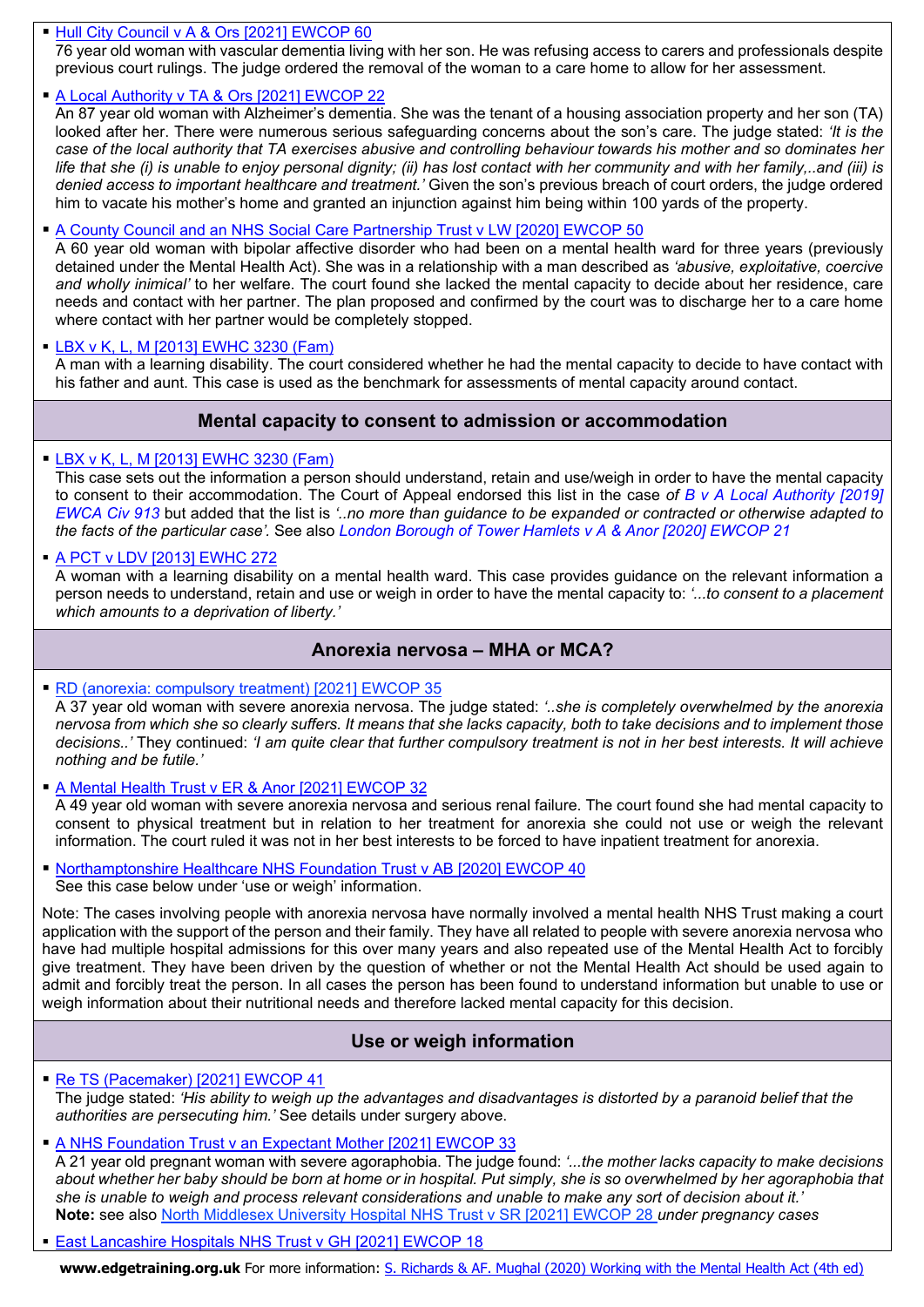A 26 year old woman with severe anxiety, depression and agoraphobia refusing admission for urgent obstetric care and treatment (possibly including a caesarean). An emergency court hearing was held between the hours of 22.00 and 23.45. The judge concluded: '*GH's agoraphobia and anxiety has overwhelmed her ability to use and weigh the information required to decide whether to agree to be admitted to hospital for obstetric treatment..'* She authorised her conveyance and admission to hospital for appropriate obstetric care but it became unnecessary to rely on this as GH's baby arrived safely at home.

#### [Royal Borough of Greenwich v CDM \[2019\] EWCOP 32](https://www.bailii.org/ew/cases/EWCOP/2019/32.html)

A woman with a personality disorder. The court found she lacked the mental capacity to manage her diabetes as she could not use or weigh relevant information. A medical expert stated: *'There is a difference between CDM stating understanding of her diabetes management needs and her ability to put this into practice. She becomes emotionally dysregulated so frequently that her ability to act on her decisions is significantly compromised on a daily basis.'* 

Northamptonshire Healthcare [NHS Foundation Trust v AB \[2020\] EWCOP 40](https://www.bailii.org/ew/cases/EWCOP/2020/40.html) 

A 28 year-old woman first diagnosed with anorexia nervosa when she was 13. AB lacked the mental capacity to decide about her treatment. The judge explained her inability to use or weigh information as follows: *'...given the chronic nature of AB's illness and its current clinical presentation, her decisions in connection with food, calorific intake and consequent weight gain are so infected and influenced by her fixated need to avoid weight gain at all costs that true logical reasoning in relation to these specific matters is beyond her capacity or ability.'*

#### [Leicester City Council v MPZ \[2019\] EWCOP 64](https://www.bailii.org/ew/cases/EWCOP/2019/64.html)

Woman with a learning disability and personality disorder. The judge considered if she had mental capacity to make various decisions: residence, care, access to social media, tenancy agreements and sexual relations and concluded her personality disorder: *'...impacts on her ability to use or weigh information as it causes her to deny, dismiss or minimise information relevant to risks, especially when put to her by professionals as it challenges her pathological way of thinking.* 

[Cheshire West & Chester Council v PWK \[2019\] EWCOP 57](https://www.bailii.org/ew/cases/EWCOP/2019/57.html)

A man with autism and a learning disability. The judge found he lacked mental capacity to make a range of decisions and stated*: '...I am amply satisfied that, because of the acute anxiety that this subject generates in him, he is unable to use and weigh that information as part of the decision-making process.'*

Note: There is a large and varied body of case law that provides examples of the meaning of *'use or weigh'* information.

# **Personality disorder**

#### [Re: AB \[2021\] EWCOP 21](https://www.bailii.org/ew/cases/EWCOP/2021/21.html)

A 24 year old woman with organic personality disorder (and anxiety and depression) with a history of admissions to mental health hospitals and detention under the Mental Health Act. She has a history of behaviour that challenges and is currently awaiting sentencing for series of physical assaults (staff and general public). She is under DoLS in a care home and this case authorised her future discharge home, detained under a Court of Protection order (community DoL).

 See also: *Royal Borough of Greenwich v CDM [2019] EWCOP 32* and *Leicester City Council v MPZ [2019] EWCOP 64* (both detailed under *use or weigh information* above) and *London Borough of Tower Hamlets v PB [2020] EWCOP 34* (under alcohol use and the MCA).

# **Religious delusions and mental capacity**

 [A County Council v MS and RS \[2014\] B14](https://www.bailii.org/ew/cases/EWHC/COP/2014/B14.html) A man with schizophrenia presenting with religious delusions. The judge overrode the consultant psychiatrist's mental capacity assessment and decided the man did have the mental capacity to make a donation to his church: '.*..I have accepted that his belief that he is a prophet is a delusional belief that does not mean that all of his religious beliefs are delusional or compromised by the presence of mental illness.'* 

# **Fluctuating capacity**

[Wakefield MDC & Wakefield CCG v DN & MN \[2019\] EWHC 2306](https://www.bailii.org/ew/cases/EWHC/Fam/2019/2306.html)

A young man with ASD, general anxiety disorder and emotionally unstable personality disorder. The judge found: *'DN has capacity to make decisions regarding his residence and care and treatment arrangements, except when presenting in a state of heightened arousal and anxiety ("a meltdown")..'*

# **Self-neglect**

### [London Borough of Croydon v CD \[2019\] EWHC 2943](https://www.bailii.org/ew/cases/EWHC/Fam/2019/2943.html)

A man refusing access to domiciliary care with a history of depression, excess alcohol use and severe self-neglect. Section 48 interim order (before a mental capacity assessment had been completed). The judge stated: '*I feel able to conclude that there is reason to believe that at the moment, per section 2, he lacks capacity to make decisions about his personal care.'* The judge authorised entry to the premises and delivery of care on an interim basis.

**DoLS for the objecting patient in a care home + prescription of clozapine**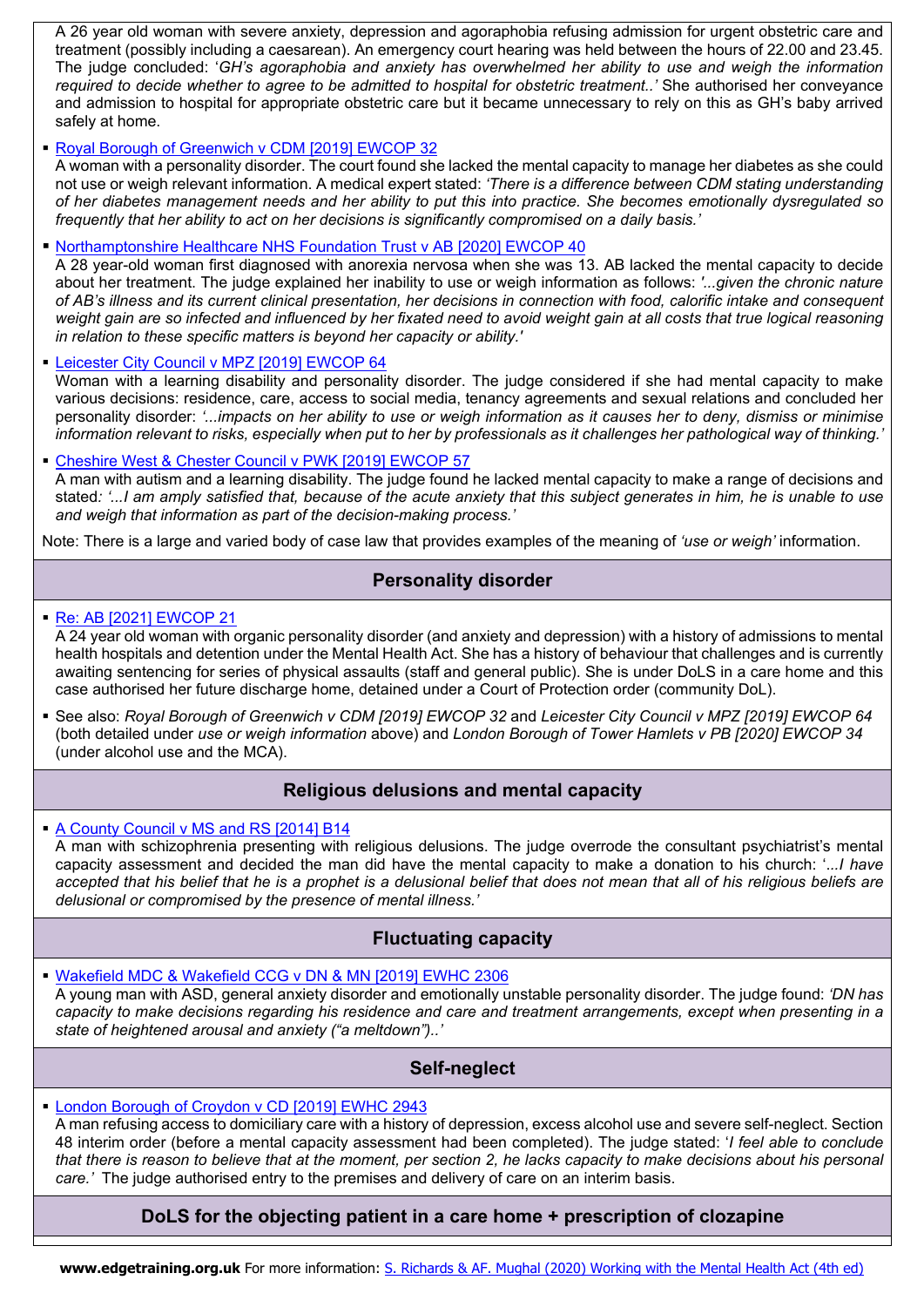### [BHCC v KD \[2016\] EWCOP B2](https://www.bailii.org/ew/cases/EWCOP/2016/B2.html)

A woman with schizophrenia and a long history of detentions under the MHA 1983 living in a care home. She was objecting to the placement. The court confirmed that DoLS can be used to detain objecting residents in care homes and that clozapine could be prescribed under the MCA including potential covert administration in future.

# **Alcohol use and the MCA**

### [London Borough of Tower Hamlets v PB \[2020\] EWCOP 34](https://www.bailii.org/ew/cases/EWCOP/2020/34.html)

PB, a 52-year-old man with a lengthy history of serious alcohol misuse and alcohol related brain damage assessed as meeting the criteria for a 'dissocial personality disorder'. PB had a range of physical comorbidities, including COPD, Hepatitis C and HIV. The judge found he had mental capacity about where he lived: *'Self-evidently, not every addict in some degree of denial can be regarded as incapacitous'.* and he is able to use or weigh: *'..the potential gulf between his aspiration to moderation and the likely reality, does not negate the thought processes underpinning his reasoning.'* Prior to this judgment, the Court of Protection had previously found he lacked mental capacity to consent to his residence and care and had authorised his deprivation of liberty in a community rehabilitation unit.

# **17 year old in hospital and neither MHA or DoLS apply**

**[Buckinghamshire County Council v RT \[2018\] EWCOP 12](https://www.bailii.org/ew/cases/EWCOP/2018/B12.html)** 

A 17 year old boy lacking mental capacity to consent to admission, admitted to a mental health ward. The ward psychiatrist considered the criteria for using the MHA 1983 were not met. DoLS was not applicable as he was under 18. An urgent application to the Court of Protection was made to authorise his deprivation of liberty on the ward. Court order was granted the same day.

# **Dialysis as a treatment for mental disorder under the MHA**

[A Healthcare and B NHS Trust v CC \[2019\] EWHC 574 \(Fam\)](https://www.bailii.org/ew/cases/EWHC/Fam/2020/574.html)

Could dialysis be considered treatment for mental disorder? In this case the judge said yes because: *'The physical condition CC is now in, by which dialysis is critical to keep him alive, is properly described as a manifestation of his mental disorder. There is a very real prospect that if he was not mentally ill he would self-care in a way that would have not led to the need for dialysis. Further, CC's refusal of dialysis is very obviously a manifestation of his mental disorder and dialysis treatment is therefore treatment within the scope of section 63 MHA 1983.'*

# **Mental Health Act or DoLS when admitting a person to a MH hospital**

 [AM v SLaM & Sec State for Health \[2013\] UKUT 0365](https://www.bailii.org/uk/cases/UKUT/AAC/2013/365.html) The legal thought process that Mental Health Act decision makers should follow before admitting a person to a mental health ward. In particular, guidance on choosing between the MHA 1983 or DoLS.

# **Leave of absence (MHA) and DoLS**

[A Hospital NHS Trust v CD and a Mental Health Foundation Trust \[2015\] EWCOP 74](https://www.bailii.org/ew/cases/EWCOP/2015/74.html) A woman with paranoid schizophrenia under Section 3 MHA and in need of a total hysterectomy due to a large ovarian growth. The judge found she lacked mental capacity to consent to the surgery. Section 17 leave could be granted for her to go to the general hospital and a court order then be used to detain her for the purpose of the physical treatment.

# **Displacement of Nearest Relative under MHA**

[A Local Authority v SE & Ors \[2021\] EWCOP 44](https://www.bailii.org/ew/cases/EWCOP/2021/44.html) The Court of Protection as a high court was able to make rulings under both the MCA (contact, residence, care, DoL) and the MHA in displacing a nearest relative. See Guardianship below.

# **Guardianship and DoLS**

[A Local Authority v SE & Ors \[2021\] EWCOP 44](https://www.bailii.org/ew/cases/EWCOP/2021/44.html)

A complex case involving multiple issues including contact, residence, care and displacement of a nearest relative. An 18 year old woman in supported living subject to guardianship. Her care arrangements met the acid test and she lacked the mental capacity to consent to them. Court order granted to authorise the deprivation of liberty. Her father was displaced as nearest relative plus an injunction authorised to prevent him from removing SE from the accommodation.

#### [A Local Authority v AB \[2020\] EWCOP 39](https://www.bailii.org/ew/cases/EWCOP/2020/39.html)

A 36 year old woman with Asperger's syndrome in supported living and subject to guardianship with a residence requirement. Her care arrangements met the acid test and she lacked the mental capacity to consent to them. Court order granted to authorise the deprivation of liberty.

# **Community Treatment Orders (CTO) and DoLS**

**www.edgetraining.org.uk** For more information: [S. Richards & AF. Mughal \(2020\) Working with the Mental Health Act \(4th ed\)](https://www.bookswise.org.uk/mental-health-act)